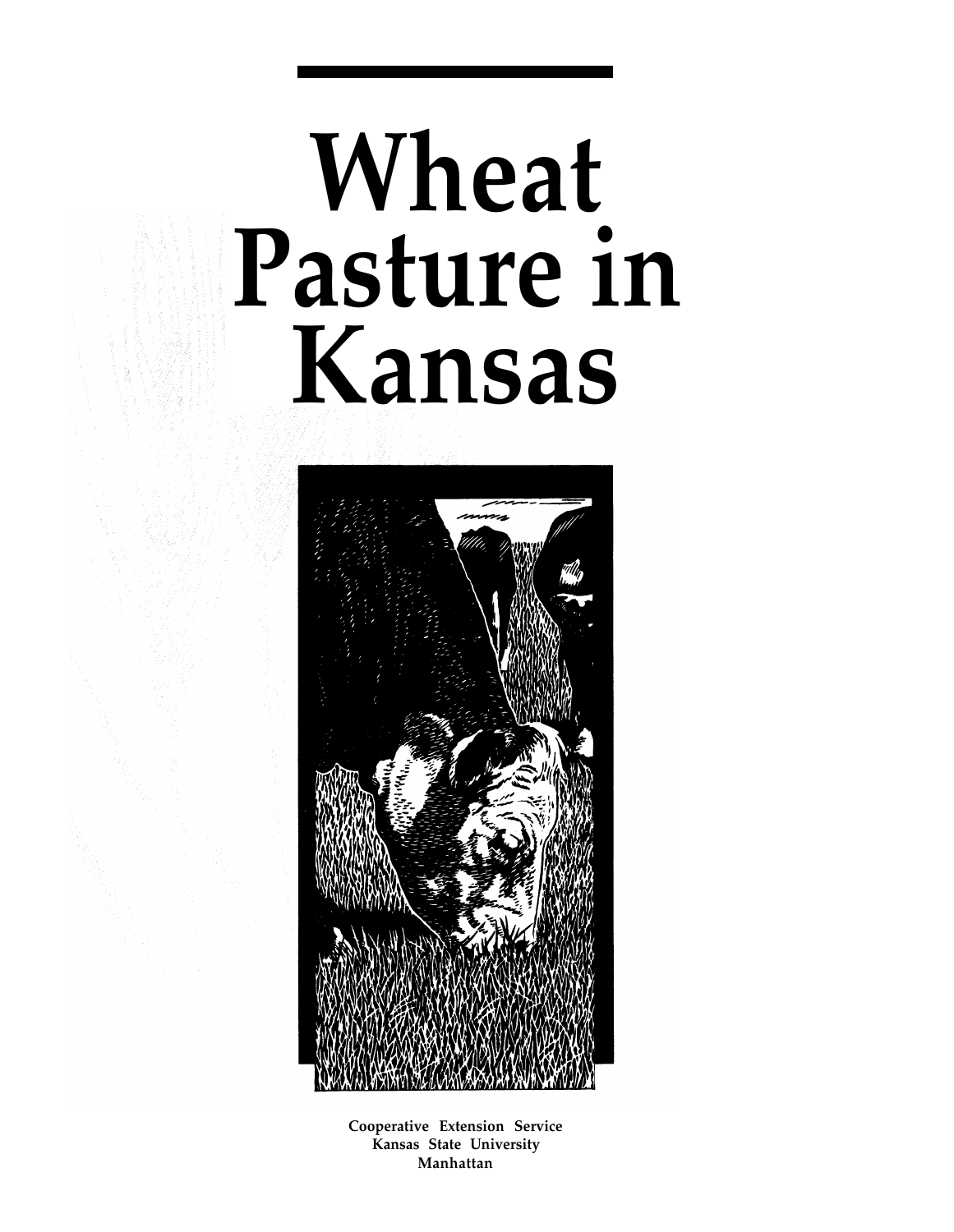# **TABLE OF CONTENTS**

| Livestock Management 33 |  |
|-------------------------|--|
|                         |  |
|                         |  |
|                         |  |
|                         |  |
|                         |  |
|                         |  |
|                         |  |

Brand names appearing in this publication are used for product identification. No endorsement is intended, nor is criticism of similar products not mentioned.

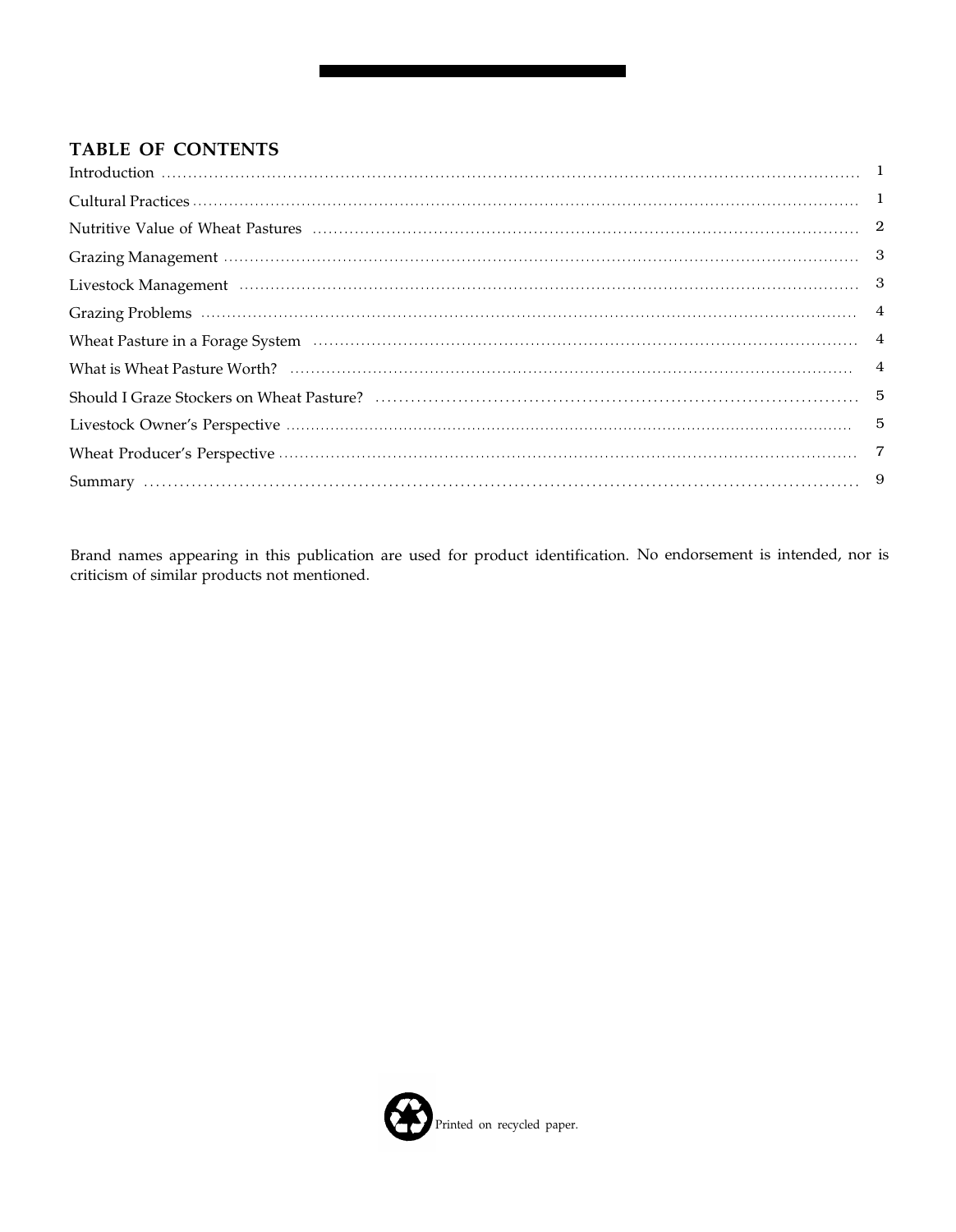#### **Introduction**

Many producers in the southern Great Plains use wheat as a dual crop. Wheat is a cash grain crop as well as forage. Wheat pasture is a valuable source of high-quality forage, typically available in late fall, winter, and early spring, when other forage sources are low in quality and quantity. The crude protein content of wheat pasture commonly ranges from 20–30 percent. The stocking rate during fall and winter ranges from 250–500 animal pounds per acre, depending on growing conditions. During the spring, stocking rates usually can be increased to 500–1,000 animal pounds per acre to utilize the lush growth. Average daily stocker gains are commonly 1.5–2.0 pounds.

In Kansas, the cash grain value of wheat is approximately \$1.2 billion on 10–12 million acres. Three to six million acres of wheat, primarily in the southern half of the state, could be grazed without detrimental effects on grain yields. Wheat pasture allows grain/cattle producers to utilize their acreage more effectively. Many producers have decided that it is more profitable to graze out their wheat than to harvest it for grain. These decisions must be made on a field-to-field and producer-to-producer basis.

#### **Cultural Practices**

**Planting Date.** Early planted wheat has the potential to produce excellent fall growth if soil moisture allows rapid germination and emergence. Dry soil nullifies the advantages of early planting. Wheat planted late in the season limits fall grazing potential. Producers generally plant wheat 2–3 weeks earlier than usual if it is to be grazed. Grazing can begin 4-6 weeks after planting when there is 6–12 inches of growth.

Producers usually try to plant in late August or early September, to promote enough growth to allow fall grazing.

There are disadvantages in planting wheat for pasture too early. The incidence of diseases such as wheat streak mosaic may increase, which would reduce forage production. Early planted wheat serves as a host, spreading the disease to fields planted later. Early planting also encourages heavy Hessian fly infestations. Dry soil conditions frequently prevail in late August and early September and may necessitate "dusting-in" the seed. Variable germination and emergence may cause erratic stands and delay initiation of grazing.

**Planting rate.** Producers interested in early fall grazing increase planting rates by 50–100 percent, depending on planting date and soil moisture. The earlier the planting date, the less the need to increase seeding rates. Higher rates, however, will promote greater upright growth. If planting is delayed, it is important to increase seeding rates as much as 100 percent.

In irrigated fields and in eastern Kansas where rainfall is higher, seeding rates commonly are 90–120 pounds/acre. In dryland areas of western Kansas, seeding rates should be no more than 50 percent above those of wheat planted for grain. In central Kansas, seeding rates for wheat pasture often will be 75–120 pounds/acre. Because high seeding rates can cause moisture stress, it is necessary to monitor soil moisture carefully to determine when the top growth should be removed.

**Varieties.** There are probably greater year-to-year differences than varietal differences in total forage produced. A Kansas grazing study found a difference of

2,000 pounds forage dry matter/ acre between years with the same variety, but only 800 pounds forage dry matter/acre difference among varieties. In a five-year Texas grazing study, seasonal forage yields ranged from 2,700–8,800 pounds dry matter/acre, but the difference among 13 varieties ranged from 600–2,500 pounds/acre.

Some plant characteristics make certain varieties more useful for grazing. Producers should select varieties that tiller profusely, have rapid, upright fall growth, and good regrowth potential after grazing. In much of Kansas, it is important that grazing varieties be resistant to soilborne mosaic virus and Hessian fly. In much of eastern and central Kansas, varieties should be tolerant to aluminum toxicity caused by acid soils. These problems can reduce forage yields dramatically and require careful management to avoid losses.

In other regions of the Great Plains, producers mix species such as rye and annual ryegrass to promote growth throughout the year. Because rye has excellent fall growth, it maybe mixed with wheat to improve early fall growth for graze-out. Wheat ordinarily will produce more spring forage than rye. Species mixtures are not a good practice for a field that will be combined, because of the potential for dockage at the elevator. Farmers should destroy the rye after grazing to eliminate seed production.

**Fertility.** Adequate amounts of all essential plant nutrients are necessary for maximum forage production. Wheat used for grazing will remove more soil nutrients than the wheat grain crop. Nitrogen (N) is usually the most limiting nutrient associated with wheat forage production. A soil test for available nitrogen is helpful in evaluating the amount of supplemental nitrogen needed.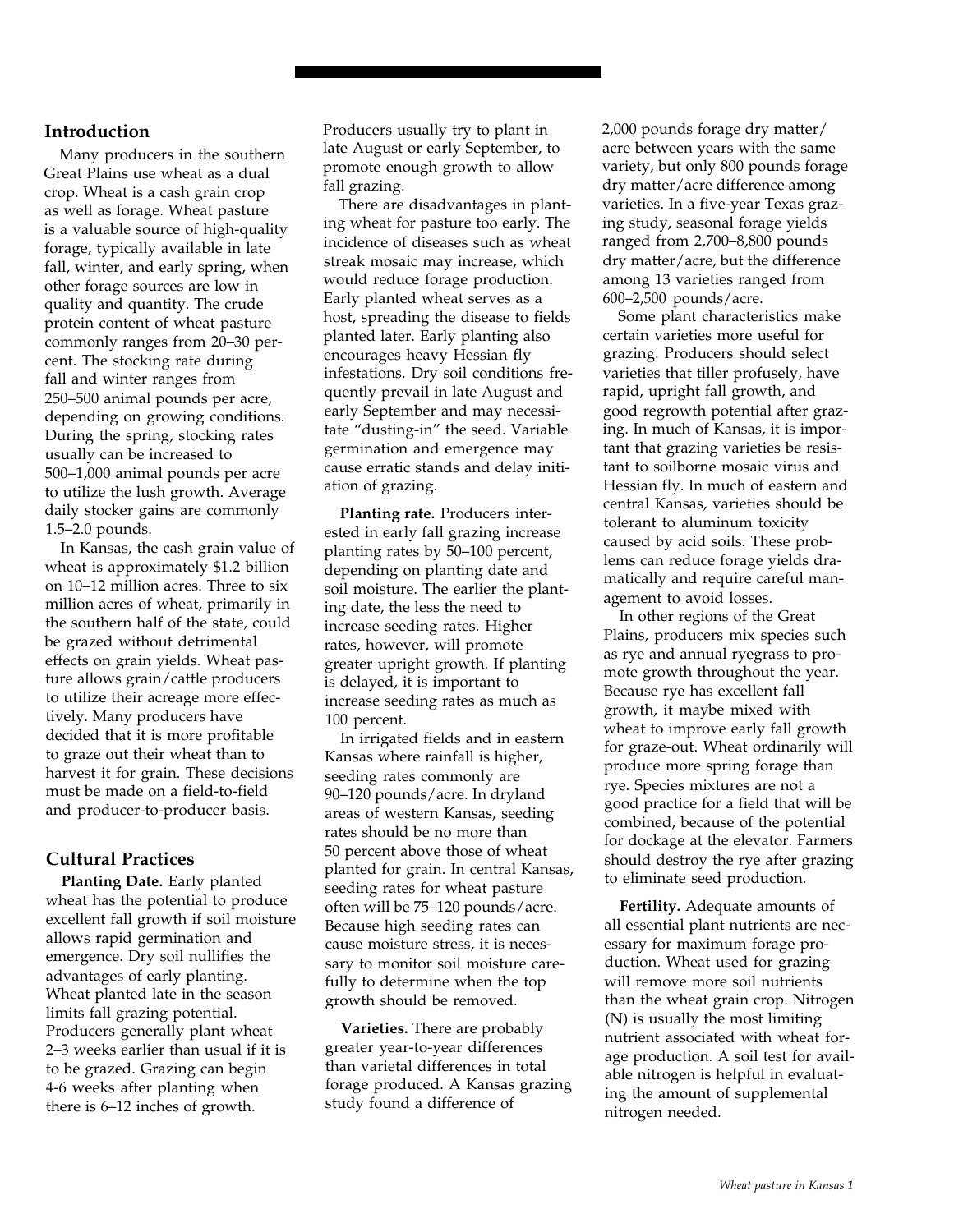Wheat forage containing 25 percent crude protein will have 80 pounds of nitrogen in each ton of dry matter. Realistic forage yields and the growing season are factors to consider when applying fertilizers. A general recommendation is to increase nitrogen rates by 30–50 pounds/acre for wheat as forage or for more specific recommendations, this formula can be used: (animals/acre) x expected pounds of weight gain  $x$  0.4 = amount of nitrogen/acre to add. Many producers who utilize wheat as grain make only one nitrogen application at or prior to planting. Others use split applications, applying a portion of the nitrogen in the spring. This increases application costs, but particularly with sandy soils susceptible to leaching and heavy soils subject to standing water (denitrification), it allows more efficient use of the nitrogen. Split applications are best suited for grazing situations because producers can adjust N-rates to forage removal and environmental conditions. If conditions are favorable for heavy fall and/or spring grazing, additional N maybe necessary, especially for a grain crop.

Wheat responds well to phosphorus (P) application on soils testing low in available phosphorus. Phosphorus deficiency reduces wheat tillering and makes the plants more susceptible to winterkill. Phosphorus fertilization should be based on a soil test. Banded phosphorus applications, preplant or at planting, are more efficient than broadcasting, especially on acid soils low in available phosphorus. Incorporating phosphorus fertilizer into the soil increases the efficiency of broadcast applications. Dual applications of nitrogen and phosphorus in a band with a tillage implement save time by combining fertilization with tillage prior to planting.

Potassium (K) deficiency also can limit forage production. A soil test is the best guide for sound K applications. Low potassium levels are common in southeastern Kansas soils and in sandy soils. Potassium may be applied either as a starter or can be broadcast and incorporated ahead of planting. To avoid possible germination problems, no more than 20 pounds/acre of potassium (or combination of N and K) should be in direct contact with the seed.

Soils low in organic matter may benefit from sulfur. Sulfur deficiency symptoms resemble those of nitrogen deficiency, with yellowing leaves and slow growth. Studies at Kansas State University have shown grain yield increases and a forage greening effect with the addition of sulfur on sandy, low-organic-matter soils.

In south central Kansas, low soil pH can dramatically reduce forage and grain yields. Low soil pH can be corrected by liming. Tolerant varieties do not replace a liming program and should be used in combination to reduce the pH effect. See the "Wheat Production Handbook," C-529, for more details regarding production practices.

## **Nutritive Value of Wheat Pasture**

Wheat forage provides succulent and highly nutritious forage for cattle and sheep. It is palatable; high in protein, energy, and minerals, and low in fiber. Because of its high moisture content, it is sometimes difficult to meet the daily dry matter needs of cattle. Making some dry, high-quality forage or grain available often improves animal performance.

The crude protein (CP) content is particularly high, usually between 20 and 30 percent, and sometimes above 30 percent. The CP component is highly soluble and available to animals. Properly managed

wheat can be an effective protein supplement for livestock simultaneously grazing or eating other lower quality feedstuffs.

Stage of maturity influences chemical composition of wheat. In vitro dry matter digestibility decreases from 80 percent or more during the vegetative stages of fall and early spring to less than 60 percent by the soft dough stage. The major decline occurs by the heading stage. Crude protein also declines rapidly, dropping from 25–30 percent for vegetative wheat forage to 12–15 percent by heading and 9–10 percent by the soft dough stage.

Conversely, cell wall components increase with advancing maturity. Total cell wall (neutral detergent fiber) increases from less than 40 percent to the mid-50 percent range, and acid detergent fiber, primarily cellulose and lignin, increases from 20–25 percent to more than 30 percent.

Mineral content [potassium, calcium (Ca), phosphorus, and magnesium (Mg)] also declines considerably with maturity. The Ca:P ratio is often as low as 1:1.1 compared with a desired 2:1 ratio, and Mg levels can be low or inadequate for animal needs. A free-choice "wheat pasture mineral" containing 6–8 percent calcium and magnesium is often recommended for livestock on wheat.

Although many trials comparing types and varieties of wheat have noted differences in quality, the growth stage, climatic differences, and rate and timing of nitrogen fertilizer applications regularly overshadow such differences.

In summary, wheat pasture is high in moisture content, crude protein, and digestible nutrients prior to heading. It is palatable and digestible, and has a fast rate of passage because of its low content of cell wall constituents (fiber and lignin).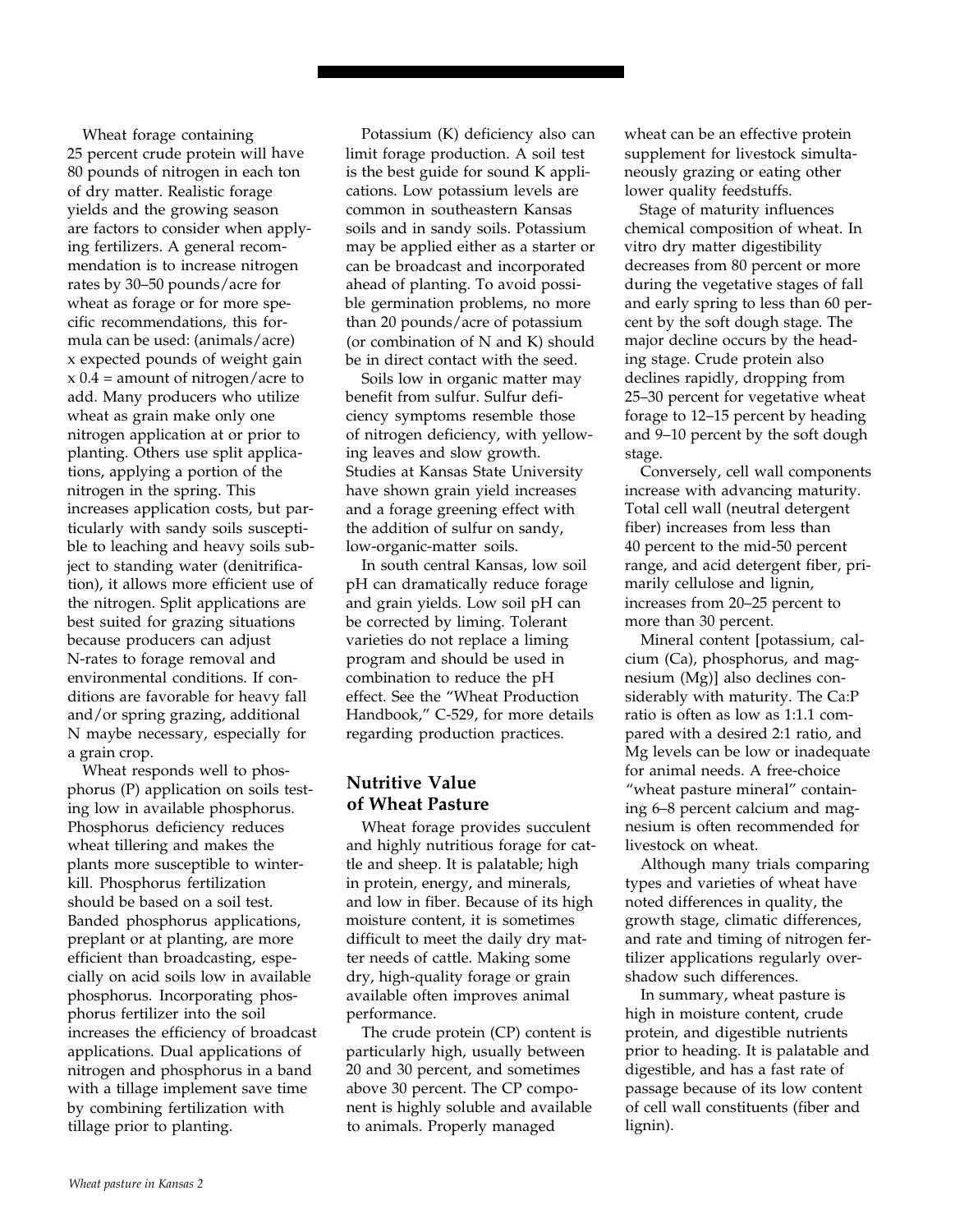#### **Grazing Management**

Depending on climatic conditions, wheat pasture may be grazed in the fall, in the spring, or both. During mild winters with adequate rainfall, some growth occurs. In Kansas, most grazing occurs during late fall and early winter and again in spring, with animals removed early enough to allow good grain production. Some producers completely graze out the wheat, precluding grain harvest.

To maximize forage for grazing, early seeding, increased seeding rate, and more nitrogen fertilizer are recommended. Depending on rainfall and stored soil moisture, wheat pasture is generally available for 120–150 days. Grazing cannot begin until the plants have adequate root development to prevent their being uprooted by grazing animals. Ordinarily, wheat is available for grazing between October 15 and November 15. An accumulation of one-third to one ton of dry matter/acre (6–12 inches tall) will result in excellent season-long pasture production, provided moisture, temperature, and management are reasonable. More typically, however, an accumulation of one-fourth to one-half ton of dry matter/acre (4–8 inches tall) should be available before grazing begins.

Wheat tends to produce more tillers and leaves than are necessary for maximum grain yield. However, research literature and producers' experiences disagree on the beneficial and detrimental effect of grazing on grain yields when animals are removed before stem elongation (jointing). Some researchers say yield loss is related to the amount of leaf area lost due to spring grazing. There is, however, definite agreement on the sharp, steady decline in grain yield if grazing continues after jointing.

Grazing wheat generally affects maturity, the number of culms (tillers) produced, lodging, and available soil moisture. Grazed wheat usually matures 1–4 days later than ungrazed, with more severe grazing resulting in longer delays. Delayed maturity may expose the crop to increased stress from high temperatures and/or disease pathogens during grain filling.

The number of culms per acre is reduced in direct proportion to grazing severity. This reduction in tiller number will reduce yields in favorable years, but can be beneficial if moisture or other stresses follow in late spring.

Grazing wheat tends to reduce lodging. With the advent of semidwarf wheats and optimum fertilizer applications, however, grazing is less advantageous than with older, taller varieties. Risk of lodging is usually lower in western and central Kansas than in eastern Kansas.

Grazing removes excessive top growth, which conserves soil moisture by reducing the amount of water transpired by the leaves. This can be particularly advantageous in seasons with adequate or surplus fall precipitation but limited spring moisture.

In summary, studies in Kansas and throughout the Great Plains indicate that grazing appears to have little effect on grain yields when fertility is adequate, grazing is not too heavy, cattle are removed before jointing, top growth removal reduces water use, and lodging is reduced.

Grazing may reduce grain yields when nutrients are limited, grazing is severe, water stress is limited or nonexistent, lodging is not a problem, or wet soil conditions cause compaction and trampling of the wheat plants.

#### **Livestock Management**

Both stocker cattle and mature animals can effectively utilize wheat pasture. Because of its high nutritive value, stockers and fallcalving cows can utilize the forage more profitably.

Both continuous and rotational grazing systems are acceptable for stocker cattle. Average daily gain of stockers on good wheat pasture is essentially the same with either system. This is true as long as adequate forage is available because the quality of vegetative wheat forage is generally high.

The primary advantage of rotational grazing is better utilization of available forage. It reduces spot grazing and often results in 10–15 percent increased animal gain/acre. Better utilization often is perceived as increased forage production. The more often wheat is grazed, the longer the period for forage production.

Many farmers do not use rotational grazing because of added fencing and water costs and because it requires more planning. It may require more labor to move animals from field to field, particularly if fields are some distance apart.

Optimum stocking rates vary considerably from year to year, depending on many climatic and management factors that influence wheat forage yields. Recommended fall and winter stocking rates often range from 250–500 pounds of animal/acre (l–2 acres/stocker, depending on weight). Spring stocking rates usually are 1.5-2.0 times greater than for fall (0.75-1.3 acres/stocker, depending on weight), although rates as high as 1,400 pounds of animal/acre (2.5 stockers/acre) have been noted in some research trials during late spring graze out.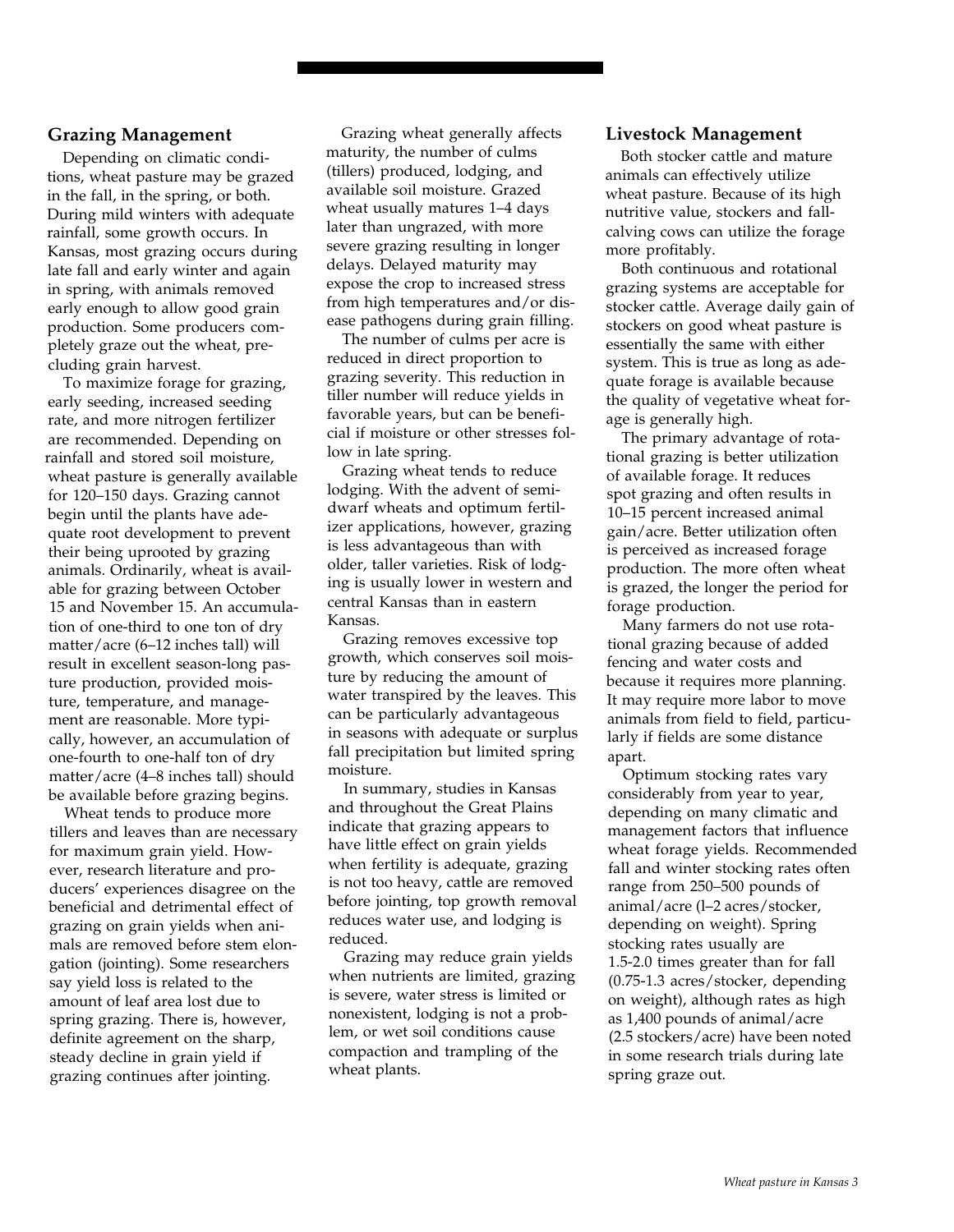Providing stockers with dry feed in addition to the wheat pasture allows increased stocking rates and may improve general animal health. Grass hay, silage, or limited grain may be fed, or adjacent sorghum stubble or cornstalks may be grazed along with wheat pasture. Providing some dry feed may offset possible animal digestive problems—including bloat—that result from the succulent, laxative wheat forage.

To avoid overgrazing and damage from trampling, it is best to provide an area (preferably grass) near the wheat pasture for water, salt-mineral, supplemental feeding, and animal loafing. If this is not feasible, provide them at different field corners or borders to improve grazing distribution. Remove animals from the pasture during extremely wet weather, particularly on fine-textured soils. During periods of extreme cold—about 15°F or less—remove animals to prevent injury to plants.

Average daily gains of stockers on wheat pasture regularly range between 1.5–2.0 pounds. Gains under 1.0 pound/day indicate that the pasture probably is overstocked and/or other key management practices are lacking.

### **Grazing Problems**

Two potential problems when grazing wheat pasture are bloat and grass tetany. High crude protein and low fiber contents in wheat pasture are associated with bloat. Cool, moist conditions also favor bloating.

To aid in preventing bloat, do not put hungry cattle on lush pasture. When grazing begins, carefully monitor to identify animals more susceptible to bloat, so they can be removed before chance of loss. Observing the cattle often to detect bloat can prevent loss. Bloat potential is greatest during the 3- to 4-week periods of lush growth in the fall and early spring. Feeding Bloat-Guard (poloxalene) as a dry or liquid energy supplement, molasses block, or mineral supplement is the most effective procedure to prevent bloat. Feeding high-quality grass hay, silage and/or grain with Rumensin or Bovatec also will minimize the bloat potential.

Tetany is characterized by a low blood magnesium level in livestock. It occurs more often in older cows nursing young calves, but may affect stockers as well. Tetany frequently occurs during rapid spring growth following cool temperatures (45º–60ºF), but may occur in fall. The easiest prevention is to provide 6–8 percent magnesium in a palatable, free-choice mineral supplement.

## **Wheat Pasture in a Forage System**

In addition to its high quality a major advantage of wheat pasture is its time of availability. Producers need good-quality roughage in late fall, winter, and early spring to complement perennial warm- or cool-season grass pastures. Wheat pasture alone, or in conjunction with crop residues, can reduce cowherd feed costs when perennial grasses are dormant.

Another excellent way to utilize wheat pasture is to graze out some acreage before turning stockers or cows into native range. Frequently, producers start utilizing native range too early in the spring because they have no more stored hay reserves. Grazing out some wheat pasture can delay the beginning of grazing native range, thereby improving grassland stands and vigor. Rotational grazing during rapid spring growth will keep the wheat plant vegetative longer for graze-out purposes.

As the season progresses, stocking rates must be increased to utilize all the forage being produced; pasture must be stocked heavy enough that the wheat won't get "ahead" of the cattle. Increased stocking rates are especially important at and after jointing stage. Plant growth rates are high and forage nutritive value is declining rapidly. If sufficient cattle are not available to provide a stocking rate high enough to fully utilize wheat forage, consider fencing off a portion of the pasture to be harvested as hay or silage.

## **What is Wheat Pasture Worth?**

Determining a realistic dollar value for wheat pasture is important to wheat and livestock producers desiring an equitable means of establishing rental rates. It is also important to those who simply want to evaluate the "opportunity cost" of forage in a wheat grazing enterprise. In addition to budgeting the profit potential of grazing wheat, producers often use a couple of simple methods to estimate the economic value of this forage. Several methods of charging for or valuing wheat pasture in Kansas are:

- \$/cwt/month based on initial body weight
- \$/cwt/month based on average weight
- $\blacksquare$ \$/pound of gain
- $\blacksquare$  \$/head/day
- $\blacksquare$  \$/acre

With the exception of \$/acre, these methods express the pasture cost on an animal-unit basis rather than per acre. While any of the methods is accepable, it is important to recognize financial risks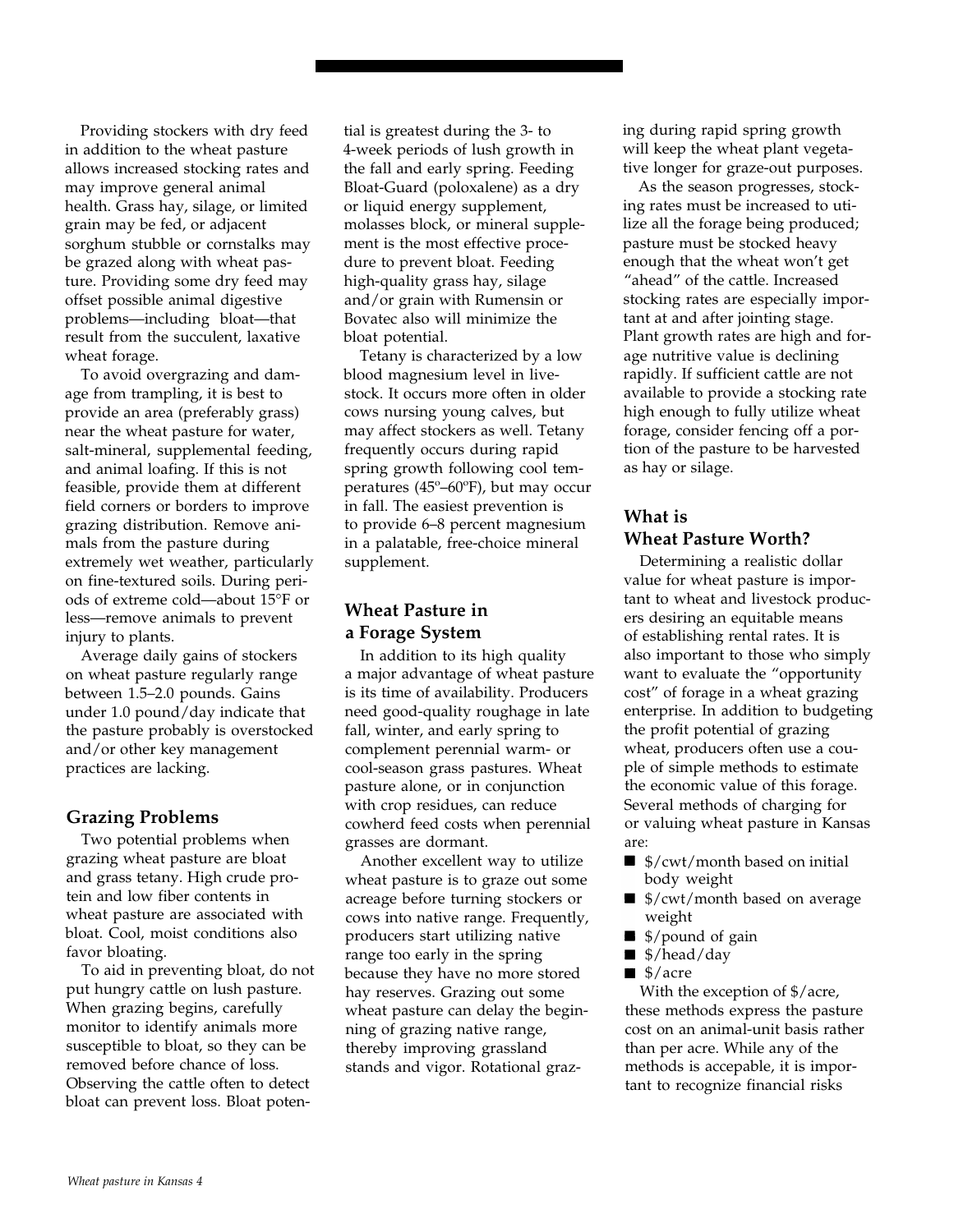associated with each for both the cattle owner and the wheat pasture owner.

For example, if the wheat pasture charge is based on average daily gain, the cost of gain for the cattle owner will not be affected with poor gains, but the wheat owner may feel compensation for the wheat is not high enough. If the pasture charge is based on initial body weight, however, the cost of gain for the cattle producer will be high with poor gains while the compensation to the wheat owner will not be affected. Some producers use a combination of several methods to reduce the financial risk to both parties. An example of this would be a fixed rate plus an additional charge based on cattle gains.

The rate should reflect the local supply and demand for wheat pasture. If the owner provides any feed or management such as fencing and cattle handling facilities, water, mineral, supplemental feed during snow cover, animal care, and guaranteed head count, the rate should compensate for each. The charges for these items can be separate from the standard pasture cost. It is important that the stocking rate and all other terms be negotiated and agreed to before the cattle are placed on the wheat.

Livestock producers who own wheat pasture should make optimum use of this high-quality forage. It should not, however, be viewed as free. If local demand for rental wheat pasture exists, the "opportunity cost" based on one of the methods above can be used to determine the economic value of wheat forage to the farming enterprise. This also makes it clear

whether the cattle or the wheat are "making the money." If the feasibility of renting the wheat pasture as a cash crop does not exist, its opportunity cost would be zero. However, the additional out-ofpocket expenses incurred because of grazing, such as higher seeding and nitrogen fertilization rates, still must be included when developing budgets.

## **Should I Graze Stockers on Wheat Pasture?**

Livestock producers use wheat pasture because it is generally a high-quality forage and costs of gain on wheat pasture are often lower than those of a conventional backgrounding program. Wheat producers use wheat as pasture because it maybe the most profitable use of the wheat. There are three basic wheat grain and forage strategies wheat producers need to consider: harvest the wheat for grain only, harvest as forage and grain, harvest as forage only (graze out).

Determining whether it is profitable to graze wheat requires both livestock and wheat producers to do partial budgeting. The livestock producer is interested in returns per head, whereas the wheat producer is interested in how grazing affects per-acre returns. Therefore, the budget of a livestock producer will differ from that of a wheat producer.

## **Livestock Owner's Perspective**

A livestock producer's budget will include the income and costs per head associated with owning

cattle and grazing them on wheat pasture. Returns to livestock depend on the purchase price of cattle, costs of wheat pasture, supplemental feed and other production inputs, the timing of forage production, the efficiency of the livestock in converting forage to weight gain, death loss, and sale price of the cattle.

Forage yields depend on planting date, weather, variety selection, and fertilization. Because many of the factors affecting forage yields are decided by the wheat producer, it is important for the livestock producer and the wheat producer to communicate prior to planting the wheat.

The livestock producer must consider all factors affecting profitability when budgeting for wheat pasture profitability. Even though all costs will affect profitability, only variable costs need to be considered in making management decisions. Fixed costs such as depreciation, interest, and taxes on equipment and facilities will affect profitability and will be incurred with or without cattle purchase. Because these costs are fixed in the production year, they can be left out of budget projections and should not affect production decisions. In addition to estimating profitability, it is beneficial to estimate the cost of gain on wheat pasture and compare it with the cost of gain in a drylot feeding program. Table 1 is an example of the type of budget a livestock producer who is considering renting wheat pasture should develop.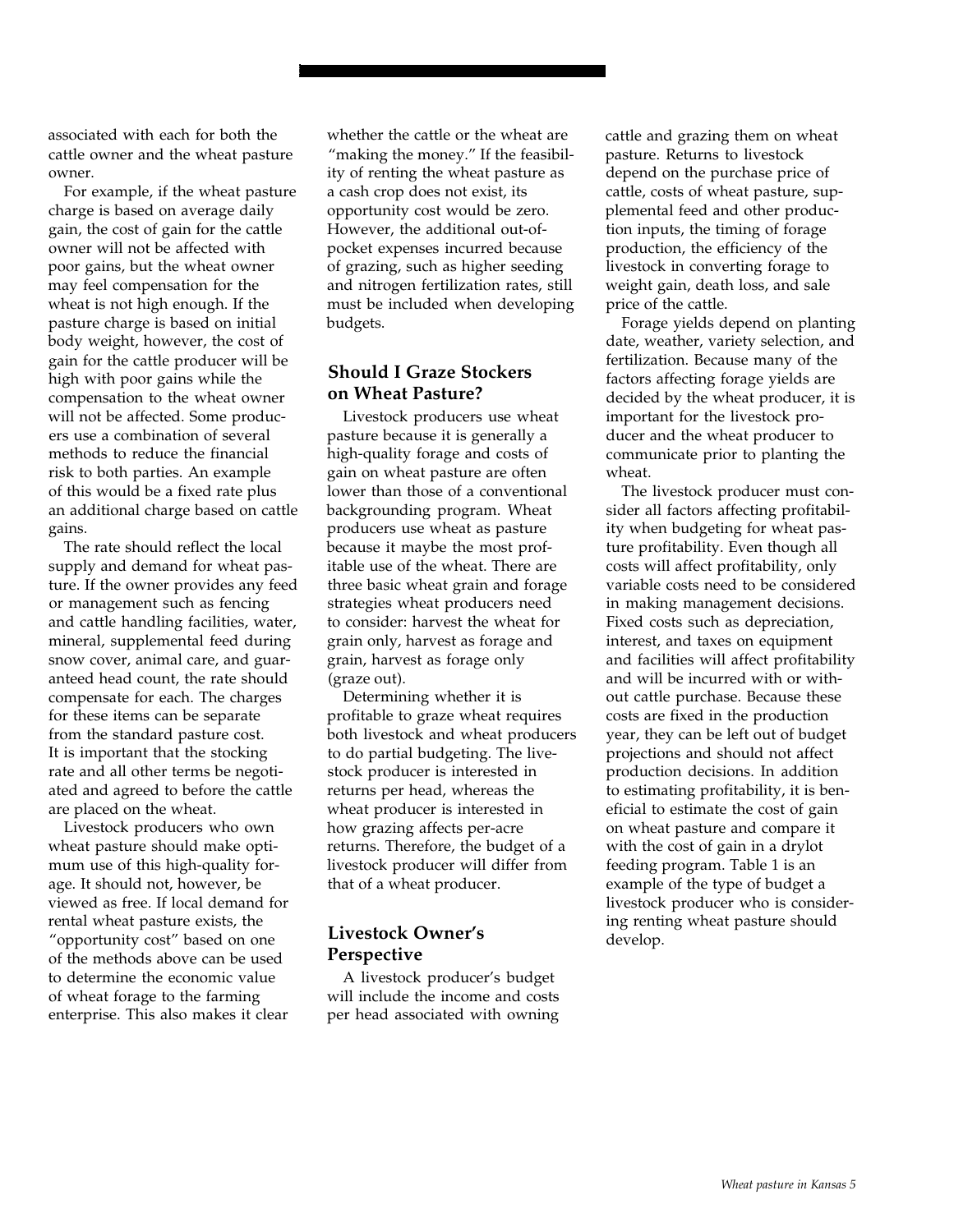**Table 1.** Cost return budget for winter wheat grazing (steers)<sup>1</sup>.

| \$40.50<br>1. Wheat Pasture $(\$2.25 / \text{cwt}/\text{mo} \times 4.5 \text{ cwt} \times 4 \text{ mo})$<br>Silage (900 lb @ \$16/ton)<br>7.20<br>2.<br>Hay $(\_\_\$ {lb} @ \_\_/ \text{ton})<br>3.<br>Grain (2.4 cwt @ \$4.45 / cwt)<br>10.68<br>4.<br>Protein $(\_\_\$ {lb@}\_\_\/ ton)<br>5.<br>Vitamins-salt (30 lb @ \$.15/lb)<br>4.50<br>6.<br>Feed Processing ( ____bu @ ___bu)<br>7.<br>Labor $(0.5 \; hr \; @ \; $8.00/hr)$<br>4.00<br>8.<br>9. Veterinary, Drugs, and Supplies<br>10.00<br>10. Marketing Costs<br>3.50<br>12.00<br>Freight, Yardage<br>11.<br>12. Utilities, Fuel, and Oil<br>Repairs<br>1.00<br>13.<br>14. Miscellaneous<br>2.50<br>15. Interest on Purchased Livestock<br>+ ½ Variable Costs @ 10% (120 days)<br>16.67<br>TOTAL VARIABLE COSTS<br>\$112.55<br>А.<br>FIXED COSTS PER HEAD:<br>16. Depreciation on Equipment and Facilities<br>\$6.88<br>17. Interest on Equipment and Facilities @ 10%<br>3.28<br>18. Insurance on Equipment and Facilities @ .25%<br>0.16<br>\$10.32<br><b>B. TOTAL FIXED COSTS</b><br>C. TOTAL COSTS PER HEAD $(A + B)$<br>\$122.87<br>RETURNS PER HEAD:<br>\$583.05<br>19. Market Animal: 690 lb @ \$84.50/cwt<br>452.25<br>20. Less Cost of Animal: 450 lb @ \$100.50/cwt<br>21. Less Death Loss: 2% of line 19.<br>11.66<br>\$119.14<br><b>GROSS RETURN PER HEAD</b><br>D.<br>\$6.59<br>Е.<br>RETURNS OVER VARIABLE COSTS (D - A)<br>RETURNS OVER TOTAL COSTS (D - C)<br>F.<br>$-$ \$ 3.73<br>G. AVERAGE SELLING PRICE NEEDED:<br>22. To Cover Variable Cost and Feeder<br>\$83.55<br>23. To Cover Total Cost and Feeder<br>\$85.04<br>H. TOTAL FEED COST (lines 1 thru 7)<br>\$62.88<br>24. Cwt produced (gain)<br>2.40<br>25. Feed cost per cwt gain<br>\$26.20 | VARIABLE COSTS PER HEAD: | Example | Your Farm |
|-----------------------------------------------------------------------------------------------------------------------------------------------------------------------------------------------------------------------------------------------------------------------------------------------------------------------------------------------------------------------------------------------------------------------------------------------------------------------------------------------------------------------------------------------------------------------------------------------------------------------------------------------------------------------------------------------------------------------------------------------------------------------------------------------------------------------------------------------------------------------------------------------------------------------------------------------------------------------------------------------------------------------------------------------------------------------------------------------------------------------------------------------------------------------------------------------------------------------------------------------------------------------------------------------------------------------------------------------------------------------------------------------------------------------------------------------------------------------------------------------------------------------------------------------------------------------------------------------------------------------------------------------------------------------------------------------------------------------------------|--------------------------|---------|-----------|
|                                                                                                                                                                                                                                                                                                                                                                                                                                                                                                                                                                                                                                                                                                                                                                                                                                                                                                                                                                                                                                                                                                                                                                                                                                                                                                                                                                                                                                                                                                                                                                                                                                                                                                                                   |                          |         |           |
|                                                                                                                                                                                                                                                                                                                                                                                                                                                                                                                                                                                                                                                                                                                                                                                                                                                                                                                                                                                                                                                                                                                                                                                                                                                                                                                                                                                                                                                                                                                                                                                                                                                                                                                                   |                          |         |           |
|                                                                                                                                                                                                                                                                                                                                                                                                                                                                                                                                                                                                                                                                                                                                                                                                                                                                                                                                                                                                                                                                                                                                                                                                                                                                                                                                                                                                                                                                                                                                                                                                                                                                                                                                   |                          |         |           |
|                                                                                                                                                                                                                                                                                                                                                                                                                                                                                                                                                                                                                                                                                                                                                                                                                                                                                                                                                                                                                                                                                                                                                                                                                                                                                                                                                                                                                                                                                                                                                                                                                                                                                                                                   |                          |         |           |
|                                                                                                                                                                                                                                                                                                                                                                                                                                                                                                                                                                                                                                                                                                                                                                                                                                                                                                                                                                                                                                                                                                                                                                                                                                                                                                                                                                                                                                                                                                                                                                                                                                                                                                                                   |                          |         |           |
|                                                                                                                                                                                                                                                                                                                                                                                                                                                                                                                                                                                                                                                                                                                                                                                                                                                                                                                                                                                                                                                                                                                                                                                                                                                                                                                                                                                                                                                                                                                                                                                                                                                                                                                                   |                          |         |           |
|                                                                                                                                                                                                                                                                                                                                                                                                                                                                                                                                                                                                                                                                                                                                                                                                                                                                                                                                                                                                                                                                                                                                                                                                                                                                                                                                                                                                                                                                                                                                                                                                                                                                                                                                   |                          |         |           |
|                                                                                                                                                                                                                                                                                                                                                                                                                                                                                                                                                                                                                                                                                                                                                                                                                                                                                                                                                                                                                                                                                                                                                                                                                                                                                                                                                                                                                                                                                                                                                                                                                                                                                                                                   |                          |         |           |
|                                                                                                                                                                                                                                                                                                                                                                                                                                                                                                                                                                                                                                                                                                                                                                                                                                                                                                                                                                                                                                                                                                                                                                                                                                                                                                                                                                                                                                                                                                                                                                                                                                                                                                                                   |                          |         |           |
|                                                                                                                                                                                                                                                                                                                                                                                                                                                                                                                                                                                                                                                                                                                                                                                                                                                                                                                                                                                                                                                                                                                                                                                                                                                                                                                                                                                                                                                                                                                                                                                                                                                                                                                                   |                          |         |           |
|                                                                                                                                                                                                                                                                                                                                                                                                                                                                                                                                                                                                                                                                                                                                                                                                                                                                                                                                                                                                                                                                                                                                                                                                                                                                                                                                                                                                                                                                                                                                                                                                                                                                                                                                   |                          |         |           |
|                                                                                                                                                                                                                                                                                                                                                                                                                                                                                                                                                                                                                                                                                                                                                                                                                                                                                                                                                                                                                                                                                                                                                                                                                                                                                                                                                                                                                                                                                                                                                                                                                                                                                                                                   |                          |         |           |
|                                                                                                                                                                                                                                                                                                                                                                                                                                                                                                                                                                                                                                                                                                                                                                                                                                                                                                                                                                                                                                                                                                                                                                                                                                                                                                                                                                                                                                                                                                                                                                                                                                                                                                                                   |                          |         |           |
|                                                                                                                                                                                                                                                                                                                                                                                                                                                                                                                                                                                                                                                                                                                                                                                                                                                                                                                                                                                                                                                                                                                                                                                                                                                                                                                                                                                                                                                                                                                                                                                                                                                                                                                                   |                          |         |           |
|                                                                                                                                                                                                                                                                                                                                                                                                                                                                                                                                                                                                                                                                                                                                                                                                                                                                                                                                                                                                                                                                                                                                                                                                                                                                                                                                                                                                                                                                                                                                                                                                                                                                                                                                   |                          |         |           |
|                                                                                                                                                                                                                                                                                                                                                                                                                                                                                                                                                                                                                                                                                                                                                                                                                                                                                                                                                                                                                                                                                                                                                                                                                                                                                                                                                                                                                                                                                                                                                                                                                                                                                                                                   |                          |         |           |
|                                                                                                                                                                                                                                                                                                                                                                                                                                                                                                                                                                                                                                                                                                                                                                                                                                                                                                                                                                                                                                                                                                                                                                                                                                                                                                                                                                                                                                                                                                                                                                                                                                                                                                                                   |                          |         |           |
|                                                                                                                                                                                                                                                                                                                                                                                                                                                                                                                                                                                                                                                                                                                                                                                                                                                                                                                                                                                                                                                                                                                                                                                                                                                                                                                                                                                                                                                                                                                                                                                                                                                                                                                                   |                          |         |           |
|                                                                                                                                                                                                                                                                                                                                                                                                                                                                                                                                                                                                                                                                                                                                                                                                                                                                                                                                                                                                                                                                                                                                                                                                                                                                                                                                                                                                                                                                                                                                                                                                                                                                                                                                   |                          |         |           |
|                                                                                                                                                                                                                                                                                                                                                                                                                                                                                                                                                                                                                                                                                                                                                                                                                                                                                                                                                                                                                                                                                                                                                                                                                                                                                                                                                                                                                                                                                                                                                                                                                                                                                                                                   |                          |         |           |
|                                                                                                                                                                                                                                                                                                                                                                                                                                                                                                                                                                                                                                                                                                                                                                                                                                                                                                                                                                                                                                                                                                                                                                                                                                                                                                                                                                                                                                                                                                                                                                                                                                                                                                                                   |                          |         |           |
|                                                                                                                                                                                                                                                                                                                                                                                                                                                                                                                                                                                                                                                                                                                                                                                                                                                                                                                                                                                                                                                                                                                                                                                                                                                                                                                                                                                                                                                                                                                                                                                                                                                                                                                                   |                          |         |           |
|                                                                                                                                                                                                                                                                                                                                                                                                                                                                                                                                                                                                                                                                                                                                                                                                                                                                                                                                                                                                                                                                                                                                                                                                                                                                                                                                                                                                                                                                                                                                                                                                                                                                                                                                   |                          |         |           |
|                                                                                                                                                                                                                                                                                                                                                                                                                                                                                                                                                                                                                                                                                                                                                                                                                                                                                                                                                                                                                                                                                                                                                                                                                                                                                                                                                                                                                                                                                                                                                                                                                                                                                                                                   |                          |         |           |
|                                                                                                                                                                                                                                                                                                                                                                                                                                                                                                                                                                                                                                                                                                                                                                                                                                                                                                                                                                                                                                                                                                                                                                                                                                                                                                                                                                                                                                                                                                                                                                                                                                                                                                                                   |                          |         |           |
|                                                                                                                                                                                                                                                                                                                                                                                                                                                                                                                                                                                                                                                                                                                                                                                                                                                                                                                                                                                                                                                                                                                                                                                                                                                                                                                                                                                                                                                                                                                                                                                                                                                                                                                                   |                          |         |           |
|                                                                                                                                                                                                                                                                                                                                                                                                                                                                                                                                                                                                                                                                                                                                                                                                                                                                                                                                                                                                                                                                                                                                                                                                                                                                                                                                                                                                                                                                                                                                                                                                                                                                                                                                   |                          |         |           |
|                                                                                                                                                                                                                                                                                                                                                                                                                                                                                                                                                                                                                                                                                                                                                                                                                                                                                                                                                                                                                                                                                                                                                                                                                                                                                                                                                                                                                                                                                                                                                                                                                                                                                                                                   |                          |         |           |
|                                                                                                                                                                                                                                                                                                                                                                                                                                                                                                                                                                                                                                                                                                                                                                                                                                                                                                                                                                                                                                                                                                                                                                                                                                                                                                                                                                                                                                                                                                                                                                                                                                                                                                                                   |                          |         |           |
|                                                                                                                                                                                                                                                                                                                                                                                                                                                                                                                                                                                                                                                                                                                                                                                                                                                                                                                                                                                                                                                                                                                                                                                                                                                                                                                                                                                                                                                                                                                                                                                                                                                                                                                                   |                          |         |           |
|                                                                                                                                                                                                                                                                                                                                                                                                                                                                                                                                                                                                                                                                                                                                                                                                                                                                                                                                                                                                                                                                                                                                                                                                                                                                                                                                                                                                                                                                                                                                                                                                                                                                                                                                   |                          |         |           |
|                                                                                                                                                                                                                                                                                                                                                                                                                                                                                                                                                                                                                                                                                                                                                                                                                                                                                                                                                                                                                                                                                                                                                                                                                                                                                                                                                                                                                                                                                                                                                                                                                                                                                                                                   |                          |         |           |
|                                                                                                                                                                                                                                                                                                                                                                                                                                                                                                                                                                                                                                                                                                                                                                                                                                                                                                                                                                                                                                                                                                                                                                                                                                                                                                                                                                                                                                                                                                                                                                                                                                                                                                                                   |                          |         |           |
|                                                                                                                                                                                                                                                                                                                                                                                                                                                                                                                                                                                                                                                                                                                                                                                                                                                                                                                                                                                                                                                                                                                                                                                                                                                                                                                                                                                                                                                                                                                                                                                                                                                                                                                                   |                          |         |           |
|                                                                                                                                                                                                                                                                                                                                                                                                                                                                                                                                                                                                                                                                                                                                                                                                                                                                                                                                                                                                                                                                                                                                                                                                                                                                                                                                                                                                                                                                                                                                                                                                                                                                                                                                   |                          |         |           |
|                                                                                                                                                                                                                                                                                                                                                                                                                                                                                                                                                                                                                                                                                                                                                                                                                                                                                                                                                                                                                                                                                                                                                                                                                                                                                                                                                                                                                                                                                                                                                                                                                                                                                                                                   |                          |         |           |
|                                                                                                                                                                                                                                                                                                                                                                                                                                                                                                                                                                                                                                                                                                                                                                                                                                                                                                                                                                                                                                                                                                                                                                                                                                                                                                                                                                                                                                                                                                                                                                                                                                                                                                                                   |                          |         |           |
|                                                                                                                                                                                                                                                                                                                                                                                                                                                                                                                                                                                                                                                                                                                                                                                                                                                                                                                                                                                                                                                                                                                                                                                                                                                                                                                                                                                                                                                                                                                                                                                                                                                                                                                                   |                          |         |           |
|                                                                                                                                                                                                                                                                                                                                                                                                                                                                                                                                                                                                                                                                                                                                                                                                                                                                                                                                                                                                                                                                                                                                                                                                                                                                                                                                                                                                                                                                                                                                                                                                                                                                                                                                   |                          |         |           |
|                                                                                                                                                                                                                                                                                                                                                                                                                                                                                                                                                                                                                                                                                                                                                                                                                                                                                                                                                                                                                                                                                                                                                                                                                                                                                                                                                                                                                                                                                                                                                                                                                                                                                                                                   |                          |         |           |
|                                                                                                                                                                                                                                                                                                                                                                                                                                                                                                                                                                                                                                                                                                                                                                                                                                                                                                                                                                                                                                                                                                                                                                                                                                                                                                                                                                                                                                                                                                                                                                                                                                                                                                                                   |                          |         |           |
|                                                                                                                                                                                                                                                                                                                                                                                                                                                                                                                                                                                                                                                                                                                                                                                                                                                                                                                                                                                                                                                                                                                                                                                                                                                                                                                                                                                                                                                                                                                                                                                                                                                                                                                                   |                          |         |           |
|                                                                                                                                                                                                                                                                                                                                                                                                                                                                                                                                                                                                                                                                                                                                                                                                                                                                                                                                                                                                                                                                                                                                                                                                                                                                                                                                                                                                                                                                                                                                                                                                                                                                                                                                   |                          |         |           |

1 Source: KSU Farm Management Guide MF-1009, 1992 Revision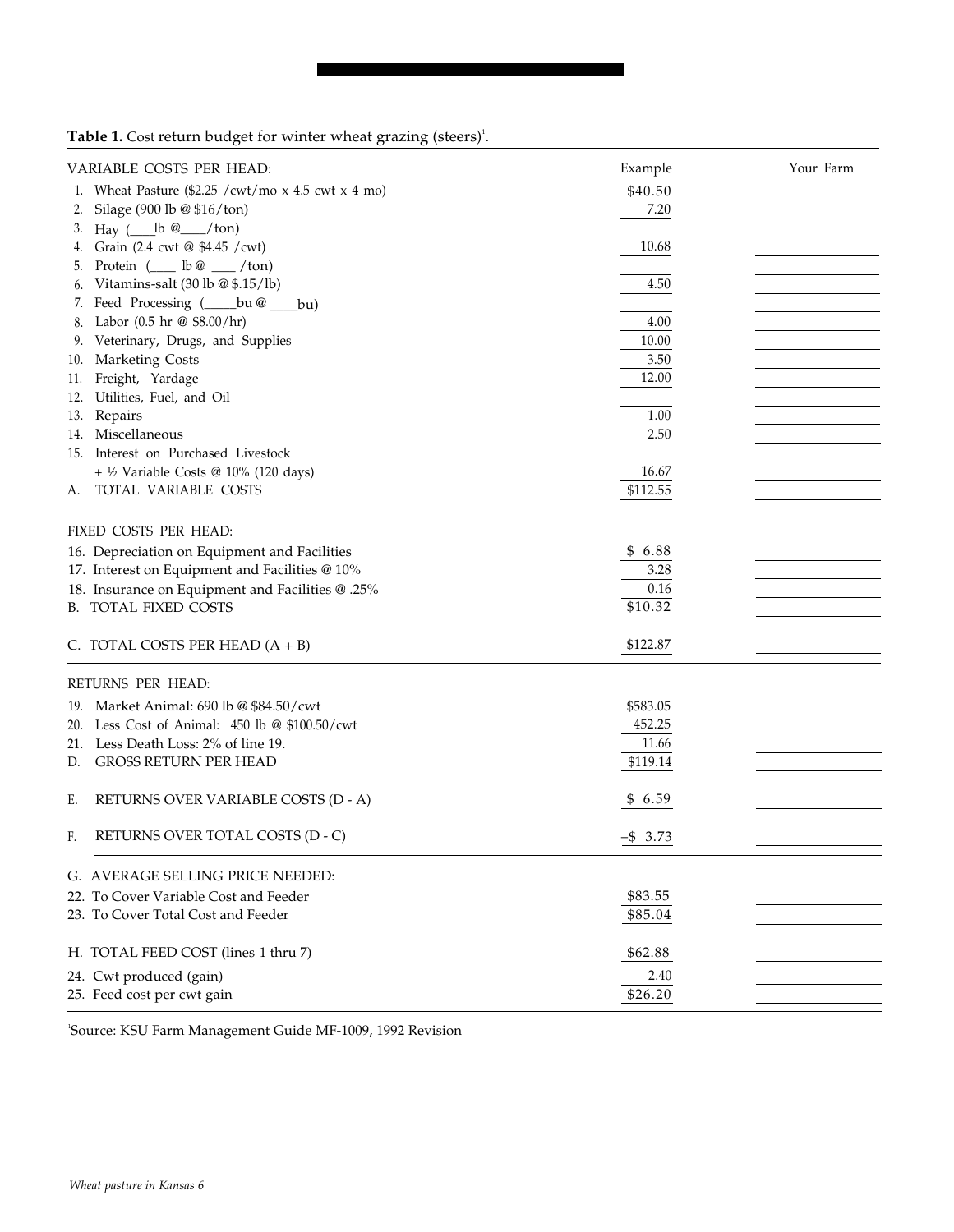The factors that have the biggest effect on livestock profitability are purchase price, average daily gain, and sale price. Producers must decide how much risk they can bear and the best way to manage the risk associated with each factor. Table 2 shows the sensitivity of breakeven price to purchase price and average daily gain (ADG). Table 3 shows the sensitivity of returns to the same factors. The selling price in Table 3 is adjusted by a sliding scale based on selling weight. For more information on the effects of selling weight on selling price see "Factors Affecting Auction Prices of Feeder Cattle," Kansas State University Extension bulletin C-697.

#### **Wheat Producer's Perspective**

Wheat producers want to maximize returns per acre, so they have more options than the cattle producer. Returns to the wheat grain enterprise increase if the livestock enterprise generates positive returns. If livestock returns are negative, however, they will reduce returns to the grain enterprise. This is true whether the wheat producer owns the livestock or is leasing the wheat pasture to someone. The following are producer's options for the wheat enterprise:

- Harvest as grain only
- Harvest as grain and forage
	- a. Own cattle and graze wheat
	- b. Lease wheat pasture to
		- someone
- Harvest as forage only (graze out wheat)

The production of grain only is common, but the next two options require more intense management. Harvesting the wheat as grain and forage requires judicious management to maximize cattle gains while minimizing potential yield reductions. Harvesting the wheat as forage only requires managing the wheat to maximize cattle gains per acre. The decision to graze out

**Table 2.** Sensitivity of breakeven price to purchase price and average daily gain.

|      | Cattle Purchase Price (per cwt) |         |         |                                                   |         | Selling             |
|------|---------------------------------|---------|---------|---------------------------------------------------|---------|---------------------|
| ADG  | \$85                            | \$90    | \$95    | \$100                                             | \$105   | Weight <sup>1</sup> |
|      |                                 |         |         | Selling price per cwt needed to cover total costs |         |                     |
| 1.50 | \$81.48                         | \$85.26 | \$89.05 | \$92.83                                           | \$96.62 | 630                 |
| 1.75 | 77.78                           | 81.39   | 85.00   | 88.61                                             | 92.22   | 660                 |
| 2.00 | 74.40                           | 77.85   | 81.31   | 84.76                                             | 88.21   | 690                 |
| 2.25 | 71.30                           | 74.61   | 77.92   | 81.23                                             | 84.54   | 720                 |
| 2.50 | 68.44                           | 71.62   | 74.80   | 77.98                                             | 81.16   | 750                 |

'Based on initial weight of 450 pounds and 120 days on pasture.

**Table 3.** Sensitivity of returns per head to average daily gain and purchase mice.<sup>2</sup>

| Cattle Purchase Price (per cwt) |             |             |                                  |             | Selling     |                     |
|---------------------------------|-------------|-------------|----------------------------------|-------------|-------------|---------------------|
| ADG                             | \$85        | \$90        | \$95                             | \$100       | \$105       | Weight <sup>1</sup> |
|                                 |             |             | Returns per head over total cost |             |             |                     |
| 1.50                            | $-$ \$50.28 | $-$ \$42.62 | $-$ \$34.96                      | $-$ \$27.29 | $-$ \$19.63 | 630                 |
| 1.75                            | $-33.18$    | $-24.02$    | $-14.86$                         | $-5.69$     | $-3.47$     | 660                 |
| 2.00                            | $-16.53$    | 5.87        | 4.79                             | 15.46       | 26.12       | 690                 |
| 2.25                            | $-0.33$     | 11.83       | 23.99                            | 36.16       | 48.32       | 720                 |
| 2.50                            | 15.42       | 29.08       | 42.74                            | 56.41       | 70.07       | 750                 |

<sup>1</sup>Based on initial weight of 450 pounds and 120 days on pasture.

 $^{2}$ Based on a \$13/cwt buy-sell margin for 450 pound-690 pound steers and a \$1.25/cwt price slide for every 50-pound change from 690 pounds.

the wheat or remove the cattle and harvest grain generally does not need to be made at planting time. If the wheat is to be harvested for grain, removing cattle by jointing stage is important to minimize yield reductions. Thus, producers considering a graze-out program can delay their decision, and monitor wheat and cattle prices during the winter.

The examples that follow are based on harvesting the wheat as grain and forage. There will be years when the decision to graze out wheat may be necessary before the wheat reaches the jointing stage. In those cases, the budget format in the example can still be used.

The production of wheat for grain only is used as the baseline for profitability comparisons. The wheat producer should develop a budget to analyze whether returns per acre can be increased by harvesting the wheat as grain and forage or as forage only (graze out) compared with harvesting as grain only. A partial budget can be used to compare the returns of grazing wheat with harvesting for grain only.

A partial budget only includes the costs and income that change from the baseline. This makes it easy to see if grazing the wheat increases or decreases the income per acre compared with harvesting for grain only. It does not, however, indicate if all costs associated with wheat production are covered.

Table 4 is an example of a budget that a wheat producer who owns cattle would use to compare the returns of harvesting wheat as grain and forage with harvesting grain only. The first step in analyzing whether grazing will increase returns per acre is the per head cattle budget. All costs directly related to the cattle must be included in the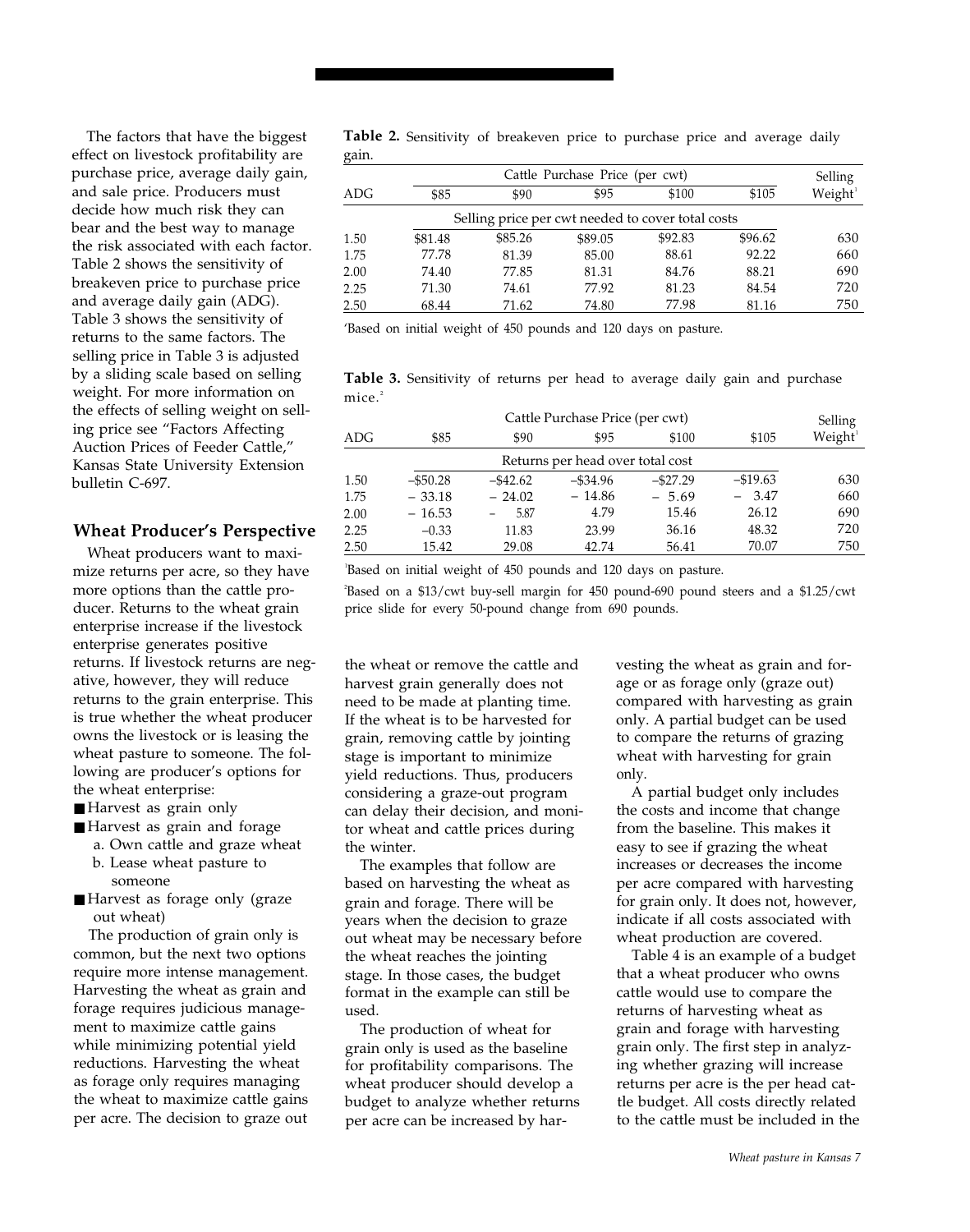| А.                                                                            | <b>CATTLE RETURNS PER HEAD (TABLE 1)</b><br>Returns over variable costs<br>Returns over total costs                                                              | Example<br>\$6.59<br>3.73 | Your Farm |  |  |  |
|-------------------------------------------------------------------------------|------------------------------------------------------------------------------------------------------------------------------------------------------------------|---------------------------|-----------|--|--|--|
| B.                                                                            | STOCKING RATE (HEAD/ACRE)                                                                                                                                        | 1.25                      |           |  |  |  |
| C.<br>3.                                                                      | <b>CATTLE RETURNS PER ACRE</b><br>Returns over variable costs (line $1 \times B$ )<br>4. Returns over total costs (line $2 \times B$ )                           | 8.23<br>4.67              |           |  |  |  |
|                                                                               | INCREASED (DECREASED) WHEAT PRODUCTION COSTS PER ACRE                                                                                                            |                           |           |  |  |  |
| 5.<br>6.<br>8.                                                                | Seed cost (\$4.00/acre x 50% increase)<br>Fertilizer (.12/lb x 40 lb. increase)<br>Irrigation cost<br>Harvest cost                                               | \$2.00<br>4.80            |           |  |  |  |
| 9.                                                                            | Yield reduction $(10\% \times 35 \text{ bu} \times $3.00)$                                                                                                       | 10.50                     |           |  |  |  |
| D.                                                                            | TOTAL INCREASED (DECREASED) COST PER ACRE                                                                                                                        | \$17.30                   |           |  |  |  |
| Ε.                                                                            | <b>INCREASED RETURNS PER ACRE</b> <sup>1</sup>                                                                                                                   |                           |           |  |  |  |
| 10.<br>11.                                                                    | Returns over variable cost per acre (line $3 - D$ )<br>Returns over total cost per acre (line $4 - D$ )                                                          | -\$9.07<br>- 21.97        |           |  |  |  |
| F. INCREASED RETURNS PER ACRE (with no charge for wheat pasture) <sup>1</sup> |                                                                                                                                                                  |                           |           |  |  |  |
|                                                                               | 12. Wheat pasture charge per head (Table 1)<br>13. Total wheat pasture cost per acre (line 12 x B)<br>14. Returns over variable cost per acre (lines $10 + 13$ ) | \$40.50<br>50.63<br>41.56 |           |  |  |  |
| 15. Returns over total cost per acre (lines 11 + 13)<br>28.66                 |                                                                                                                                                                  |                           |           |  |  |  |

**Table 4.** Grazing wheat and harvesting grain versus harvesting grain only (wheat producer owns cattle).

1 Positive number indicates per acre returns are increased by grazing wheat; negative number indicates harvesting wheat as grain only is more profitable.

partial budget because they "change" compared with the baseline of harvesting wheat for grain only. These costs will depend on whether the wheat producer is the cattle owner or is leasing the wheat pasture to someone. The costs included in the cattle budget will be basically the same as those of the cattle producer in Table 1.

The wheat producer is interested in income per acre, so the net returns must be adjusted to a per acre basis. This adjustment will be based on the stocking rate (see section on Livestock Management). Table 4 shows the increase (decrease) in returns per acre from grazing wheat for a wheat producer who also owns cattle.

After the per head returns are converted to a per acre basis, the next step is to account for the effect grazing has on wheat production costs and yield. The only costs of wheat production that will be affected by grazing are seed cost (higher seeding rate), fertilizer cost (increased nitrogen requirement) and possibly irrigation costs (see section on Cultural Practices). Harvest cost may be slightly lower if yields decrease and will be eliminated with graze-out wheat. If grain yields decrease with grazing wheat, this yield reduction is an "opportunity cost" of grazing and must be included in the budget. All other wheat production costs will be basically the same whether

the wheat is harvested as grain only, grain and forage, or grazed out.

The increased cost of wheat production due to grazing (Table 4, line D) is subtracted from the per acre cattle returns. The resulting value (Table 4, line E) shows how much the returns per acre increase or decrease by grazing the wheat. It is important to remember that the increased return per acre is not a cash-flow return because the wheat pasture charge and yield reduction were included, even though they are not out-of-pocket cash expenses.

Section F of Table 4 allows the wheat producer to calculate the increased returns per acre from grazing the wheat when no charge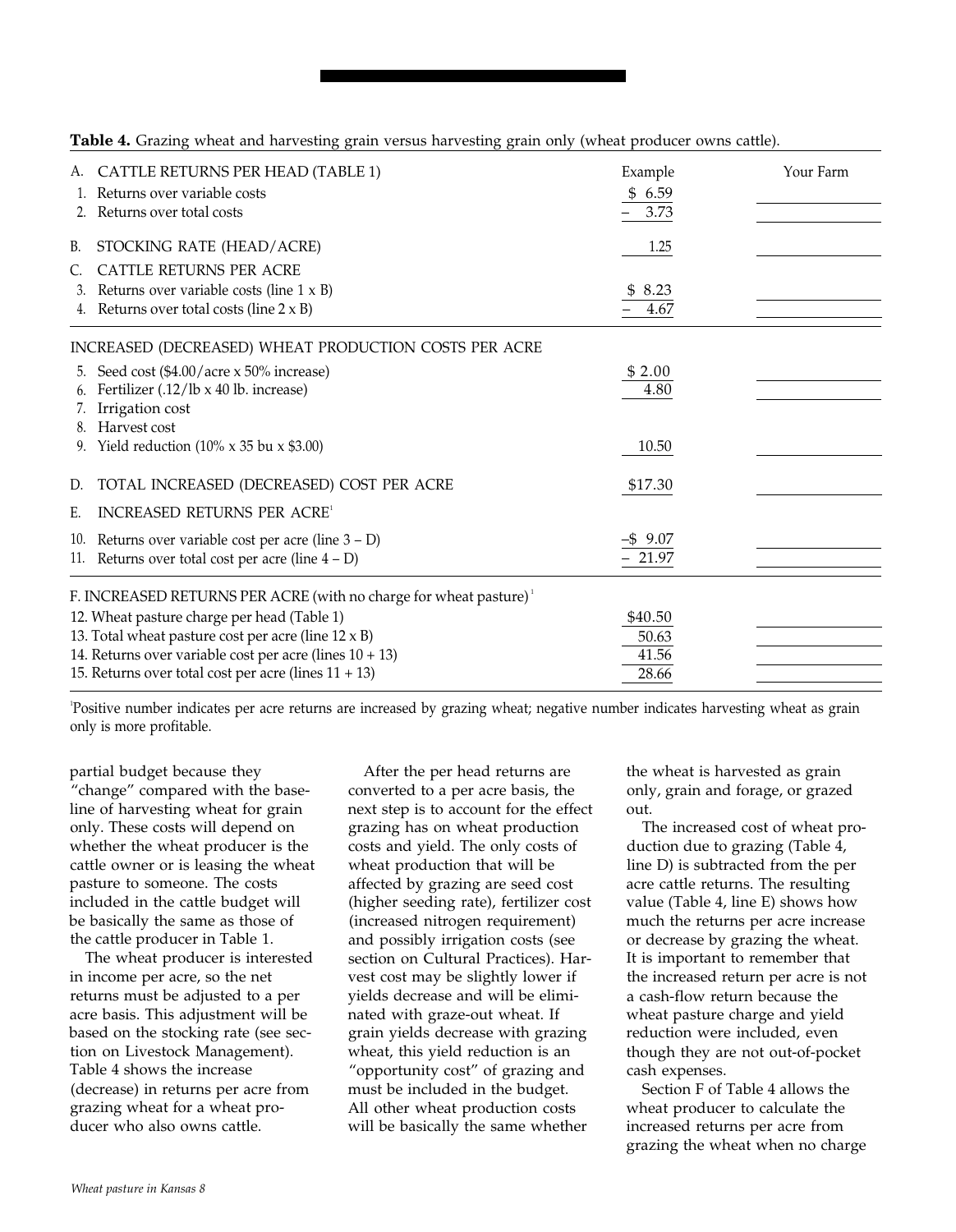**Table 5.** Grazing wheat and harvesting grain versus harvesting grain only (wheat producer leases out wheat).

| A. INCOME AND COSTS PER HEAD:                              | Example | Your Farm |
|------------------------------------------------------------|---------|-----------|
| 1. Wheat pasture income per head (Table 1)                 | \$40.50 |           |
| 2. Costs per head (fence, care, feed, etc.)                | 0.00    |           |
| 3. Net returns per head (line 1 - 2)                       | 40.50   |           |
| B. STOCKING RATE (HEAD/ACRE)                               | 1.25    |           |
| C. INCOME AND COSTS PER ACRE:                              |         |           |
| 4. Wheat pasture net income per acre (line $3 \times B$ )  | \$50.63 |           |
| 5. Increased wheat production costs per acre (Table 4)     | 17.30   |           |
| 6. Increased returns per acre (line $4 - 5$ ) <sup>1</sup> | 33.33   |           |

<sup>1</sup>Positive number indicates per acre returns are increased by grazing wheat; negative number indicates harvesting wheat as grain only is more profitable.

**Table 6.** Sensitivity of returns per acre to wheat price and yield loss associated with grain.

| Grain      | <b>Wheat Selling Price</b> |         |                           |         |          |
|------------|----------------------------|---------|---------------------------|---------|----------|
| Yield Loss | \$2.00                     | \$2.50  | \$3.00                    | \$3.50  | \$4.00   |
|            |                            |         | Increased return per acre |         |          |
| $0\%$      | \$43.83                    | \$43.83 | \$43.83                   | \$43.83 | \$43.83  |
| 10%        | 36.83                      | 35.08   | 33.33                     | 31.58   | 29.83    |
| 20%        | 29.83                      | 26.33   | 22.83                     | 19.33   | 15.83    |
| 30%        | 22.83                      | 17.57   | 12.32                     | 7.07    | 1.82     |
| 40%        | 15.82                      | 8.82    | 1.82                      | 5.18    | $-12.18$ |

Assumptions: Wheat yield without grazing = 35 bushels/acre Increased wheat production cost = \$6.80/acre (\$4.80 fert, \$2.00 seed) Wheat pasture income =  $$50.63/$  acre (\$40.50/head x 1.25 head/acre)

is assigned to the wheat pasture. This value is found by adding the wheat pasture charge back to the returns (Table 4, line E) No other costs or income should change.

Table 5 is an example of a budget that can be used by a wheat producer who leases wheat pasture to someone. Basically, it will be profitable to graze the wheat if the grazing income is greater than the increased wheat production costs and yield reduction. Leasing wheat pasture to someone is attractive because there is less financial risk than with owning the cattle. The wheat producer can eliminate some of the financial risk that exists by charging for the wheat pasture with one of the methods that does not rely heavily on gain. The increased production costs are fairly easy to project, but the "cost" of potential yield losses can vary significantly. Table 6 shows the sensitivity of

increased returns per acre to percent yield loss and the price of wheat for the producer who leases out the pasture. In the example, returns ranged from an increase of \$43.83/acre to a decrease of \$12.18/acre. Negative returns were not obtained in this example until yield was reduced by 40 percent and the price of wheat was over \$3.00. In order to prevent yield losses of this magnitude, it is important to put the cattle on the wheat and remove them at the right times (see section on Grazing Management).

#### **Summary**

Producing wheat as a forage crop as well as a grain crop can be a way for many wheat producers in Kansas to enhance the income from their wheat enterprise. Livestock producers like to use wheat as a

forage crop because it is a highquality forage and costs of gain on wheat pasture generally compare favorably with other backgrounding or growing programs. Wheat grazing can be profitable for both wheat and livestock producers, but it also can reduce income or generate losses. It is important that both parties put together budgets to help determine if wheat grazing will be profitable for them. In addition to budgeting, it is helpful for the producers to identify their production and financial risks. Once they have identified the factors that most affect profitability, they can more easily manage the associated risk.